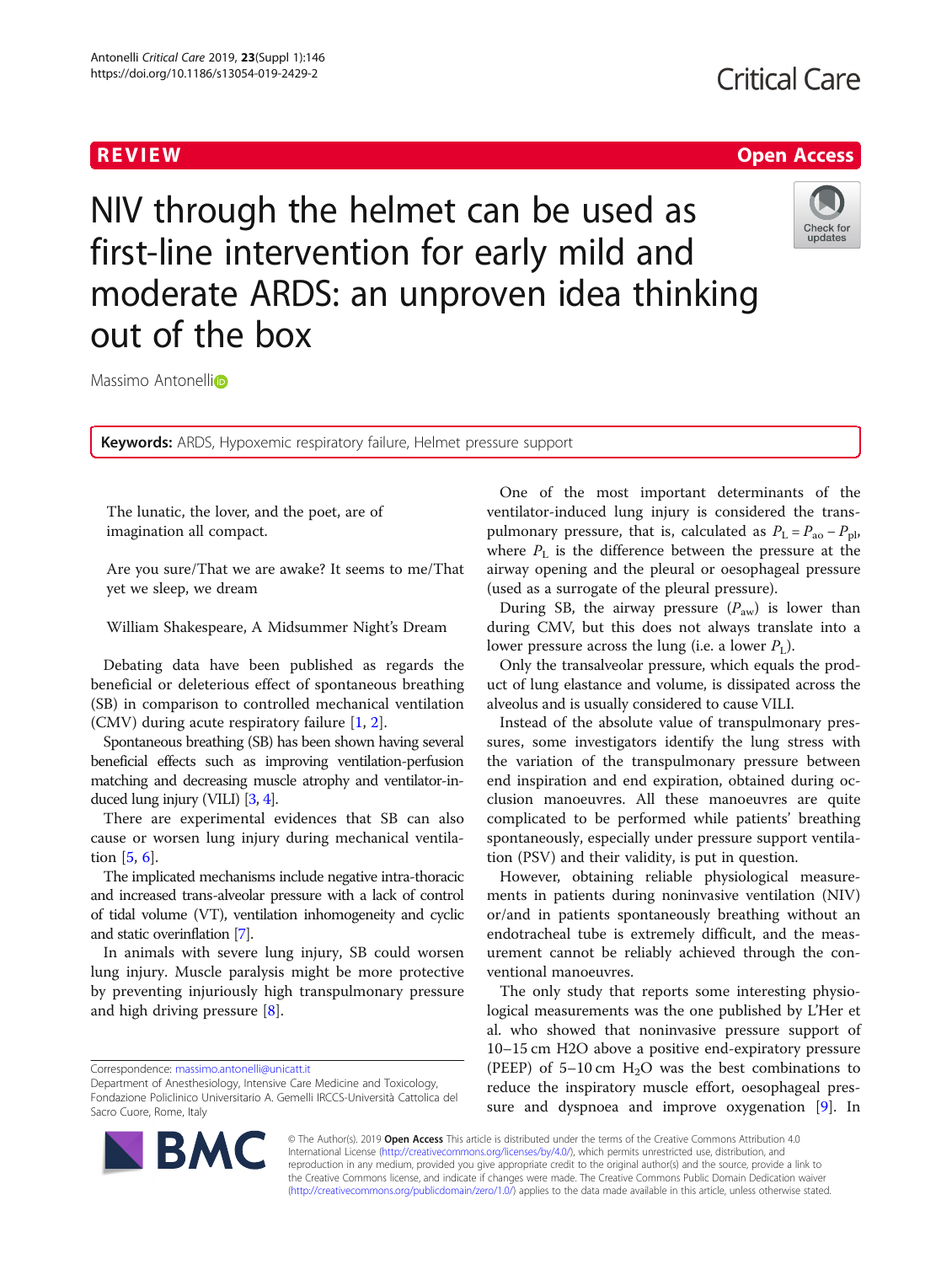<span id="page-1-0"></span>addition, experiments conducted on trained marathon runners in the sixties and more recently in endurance-trained individual put in evidence that the mechanism of spontaneous breathing-induced lung damage is not really understood. Indeed, these individuals during the exercise develop potentially injurious tidal volumes (TV) > 3 l, minute volumes (MV) (exceeding the 160 l/min) and transpulmonary pressures (ranging from  $-40$  cm H<sub>2</sub>O up to  $+60$  cm H<sub>2</sub>O) without developing any lung damage [\[10,](#page-2-0) [11\]](#page-2-0).

Consequently, the question whether the noninvasive ventilation preserving the spontaneous breathing can be safely used for moderate and mild ARDS remains substantially unanswered.

Noninvasive positive pressure ventilation has been convincingly shown to be safe and effective as first-line treatment in patients with acute hypercapnic respiratory failure and acute cardiogenic pulmonary oedema [\[12](#page-2-0)–[15](#page-2-0)]. Despite some data suggest that NIV may also avoid intubation in heterogeneous categories of patients with acute hypoxemic respiratory failure [[16](#page-2-0)–[22\]](#page-2-0), its safety and efficacy in such a context is still debated, given the high failure rate and the possible detrimental effect on the clinical outcome [\[22](#page-2-0)–[34\]](#page-2-0).

As patients' comfort is crucial for NIV success, over the last years, a great effort has been made to optimize NIV tolerability. Different interfaces are available for noninvasive ventilation [[35\]](#page-2-0): in spite of face masks being more commonly used, helmet has been shown to improve patients' comfort, allowing patients' interaction, speech and feeding and not limiting cough. Nonetheless, skin necrosis, gastric distension or eye irritation are seldom observed during helmet NIV, while these may be consequences of long-term treatments with face masks [[36,](#page-2-0) [37\]](#page-2-0).

Moreover, differently from face masks, helmets permit longer-term treatments and allow the setting of higher levels of PEEP without causing air leaks or important patient-ventilator asynchrony; this aspect may be crucial when treating severely hypoxemic patients with acute respiratory failure and the acute respiratory distress syndrome (ARDS) [[38\]](#page-2-0). Interestingly, higher PEEP during fully controlled mechanical ventilation in the early phase of the disease improves mortality in ARDS patients, and raising evidence indicates that it may exert beneficial effects also if spontaneous breathing is maintained [[38](#page-2-0), [39](#page-2-0)]. As a general rule, more severe patients (those with lower FRC and a higher shunt mechanism) are more recruitable and most benefit from higher PEEP that can be assured through the helmet during NIV with minimal leaks.

Helmet may allow NIV to fully exert its beneficial effects. In this sense, a recent randomized controlled trial comparing continuous NIV delivered with helmet or face-mask in patients with ARDS showed a lower intubation rate and a lower 90-day mortality in patients in the helmet group who, accordingly, underwent treatments with higher PEEP and lower  $FiO<sub>2</sub>$  [[40\]](#page-2-0). In this study, however, pressure support (PSV) delivered with NIV and low-flow-continuous positive airway pressure (CPAP) were indifferently used in patients randomized to the helmet group, despite their mechanisms of action, efficacy and potential harmful effects are profoundly different, especially given the high relevance of the driving pressure in such a context [[41](#page-2-0)].

No study has ever clarified whether first-line treatment with helmet NIV as compared to other forms of oxygen support or invasive ventilation may yield a significant benefit to critically ill patients with respiratory failure.

The unproven idea that captured my imagination, needing a specific trial aimed to confirm our observational data, was using the noninvasive ventilation through the helmet as a tool for the early treatment of a mild and moderate form of ARDS.

A human being should follow the inspiration.

### Acknowledgements

None.

## Funding

None was declared by the authors. Publication of this supplement was supported by Fresenius Kabi.

## Availability of data and materials

Not applicable.

## About this supplement

This article has been published as part of Critical Care, Volume 23 Supplement 1, 2019: Future of Critical Care Medicine (FCCM) 2018. The full contents of the supplement are available at [https://ccforum.biomedcentral.](https://ccforum.biomedcentral.com/articles/supplements/volume-23-supplement-1) [com/articles/supplements/volume-23-supplement-1.](https://ccforum.biomedcentral.com/articles/supplements/volume-23-supplement-1)

## Author's contributions

The author provided intellectual contributions and read and approved the final version of the manuscript.

## Ethics approval and consent to participate

Not applicable

## Consent for publication

Not applicable.

## Competing interests

The author declares that he has no competing interests.

## Publisher's Note

Springer Nature remains neutral with regard to jurisdictional claims in published maps and institutional affiliations.

## Received: 8 April 2019 Accepted: 9 April 2019 Published: 14 June 2019

## References

- 1. Marini JJ. Spontaneously regulated vs. controlled ventilation of acute lung injury/acute respiratory distress syndrome. Curr Opin Crit Care. 2011;17(1): 24–9.
- 2. Mascheroni D, Kolobow T, Fumagalli R, Moretti MP, Chen V, Buckhold D. Acute respiratory failure following pharmacologically induced hyperventilation: an experimental animal study. Intensive Care Med. 1988; 15(1):8–14.